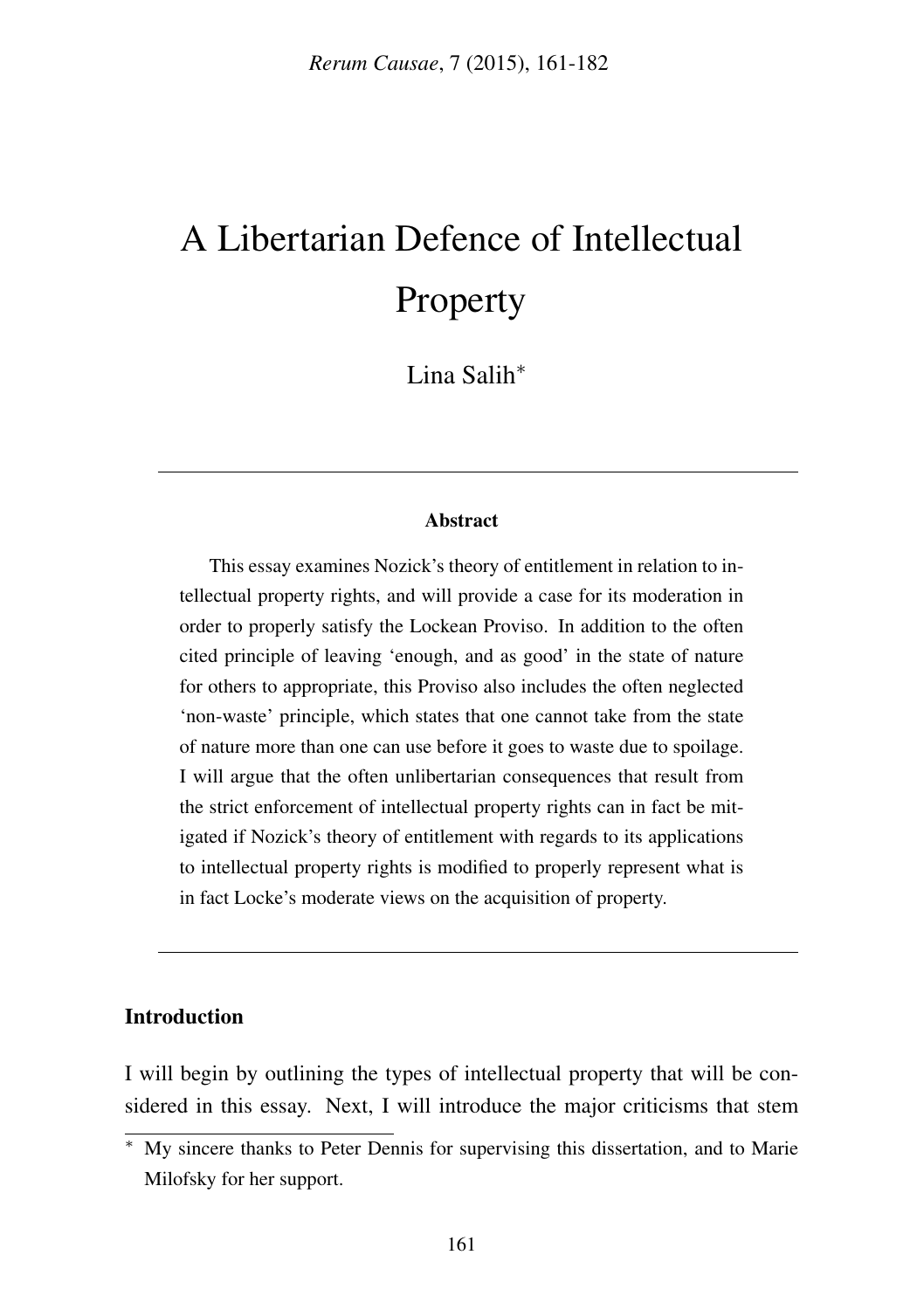from the libertarian applications of property rights onto intellectual property; the 'type-token' and'access problem'. Following this, I will outline Locke's theory of property and Nozick's theory of entitlement, and will propose my suggested amendments to the latter's theory based on adherence to Locke's 'non-waste' principle, dealing with criticisms that may arise.

For the purposes of this essay, the intellectual property under consideration will be limited to that of patents. Patents are, as of date, monopoly privileges of 20 years from the time of application, which are granted to firms or individuals for the creation of a new invention which provides a new technical solution to a problem. The solution has to be non-obvious, original, and has to add to the currently existing knowledge in the field in which it relates. As patents have to provide a technical solution to a problem, scientific or mathematical theories such as Einstein's theory of relativity or the implications of Euclidian geometry do not qualify for patents. Similarly, but less obviously, patents cannot be filed for the discovery of new medical treatments, while the creation of new medical products may be patented.

Granting intellectual property rights to individuals necessarily imposes duties on the rest of society to respect those rights; for instance, in property law, your legal right to ownership of a house, or a bag, imposes duties on members of society not not appropriate these things. The granting and enforcement of such rights, however, is problematic in the case of intellectual property. Unlike the case of physical property where similar problems do not arise, in the case of intellectual property, the law seeks to govern all the material instantiations of particular ideal objects.<sup>1</sup> This is where the major criticisms of intellectual property rights comes in: the 'type-token' problem and the 'access problem'.

The'type-token' problem is the idea that while individuals who discover or create a new product legitimately do have property rights in that token product, they cannot legitimately have property rights in the other physical instantiations of their new product which other individuals have created using their own legitimately acquired property, regardless of whether or not they

<sup>&</sup>lt;sup>1</sup> Palmer, 'Are Patents and Copyrights Morally Justified?'.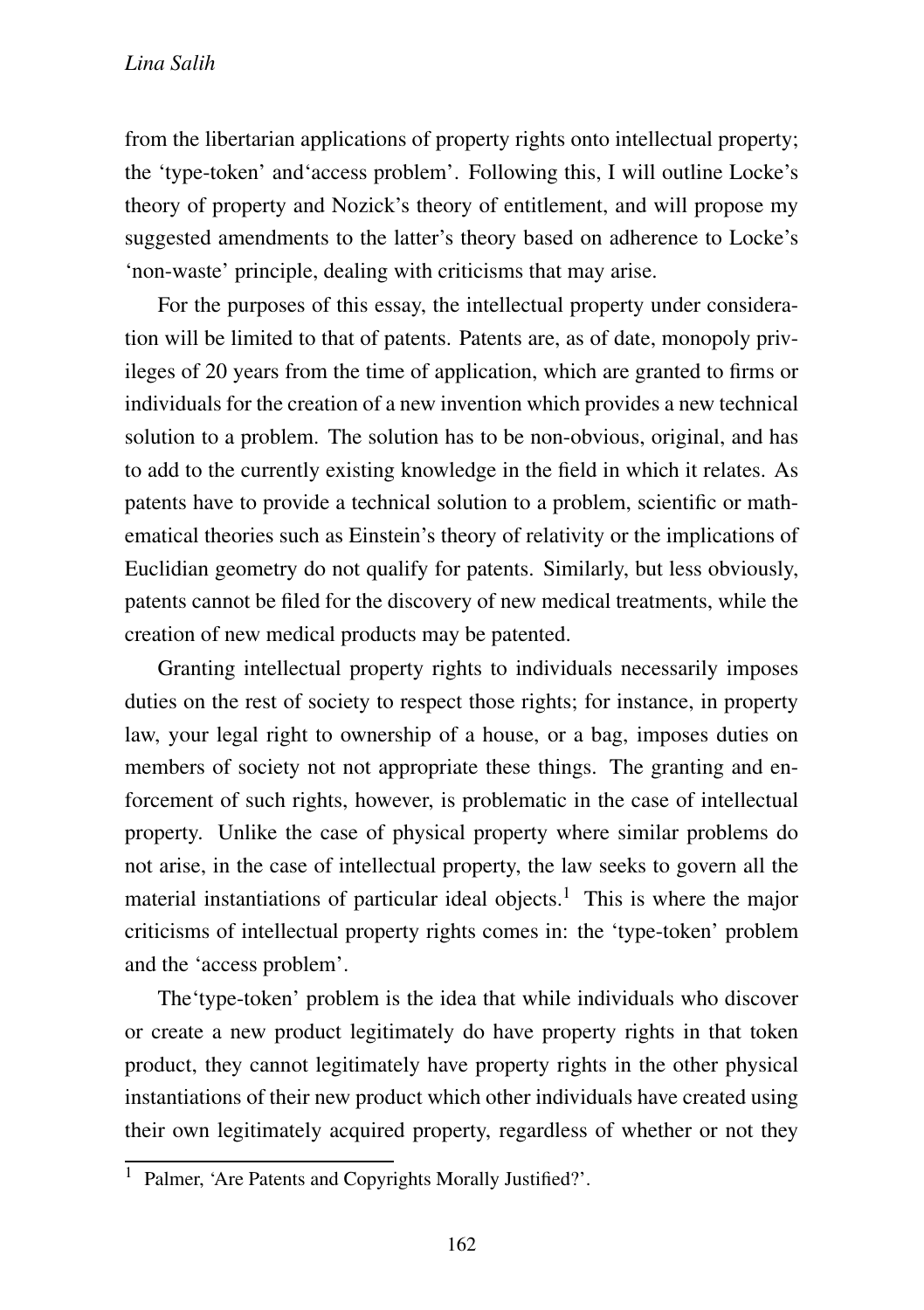had copied or reverse engineered the original product to create it on their own. Owning the intellectual property rights to a particular creative work or invention would, in effect, limit the freedom of other individuals to do what they want with their own justly acquired property, and this contradicts the core libertarian principle of upholding the liberty of individuals.

The latter criticism of intellectual property rights, the 'access problem', pertains in particular to the affordability and availability of healthcare in the developing world. Research has shown that the vast majority of premature deaths that occur every year, an astoundingly high death toll of 18 million, stem from curable medical conditions that remain untreated as a result of poverty.<sup>2</sup> Since the developers of drugs hold the patents to new chemical formulations that are capable of curing fatal diseases, they effectively have state sanctioned monopoly privileges<sup>3</sup> over their sale of these drugs, resulting in high prices. These high prices are not simply a reflection of the drug's marginal costs of production. They also include the recovery costs of investments that have gone into the research and development<sup>4</sup> of the drug, as well as a profit, which is essential according to the neoclassical theory of the firm since profits are what incentivises corporations to create and sell products.<sup>5</sup> In the absence of an intellectual property rights regime, generic drug manufacturers would be able to free-ride on the investments of pharmaceutical companies by reverse-engineering the new drug and sell it at close to marginal cost. This would enable the less well off in underdeveloped and developing countries to have access to these life saving drugs because of their increased affordability. The enforcement of patents by pharmaceutical companies, however, have made it such that millions of individuals who suffer from poverty, due to no fault of their own, continue to die prematurely under the worst circumstances. This, in a nutshell, is the 'access problem'.

Suggested solutions to this problem include differential pricing in the dif-

<sup>2</sup> World Health Organisation, *The World Health Report 2004.*

<sup>3</sup> Machlup and Penrose, 'The Patent Controversy in the Nineteenth Century'.

<sup>4</sup> Barnard, *In the High Court of South Africa, Case No. 4138/98.*

<sup>5</sup> Weintraub, *Neoclassical Economics: The Concise Encyclopedia of Economics.*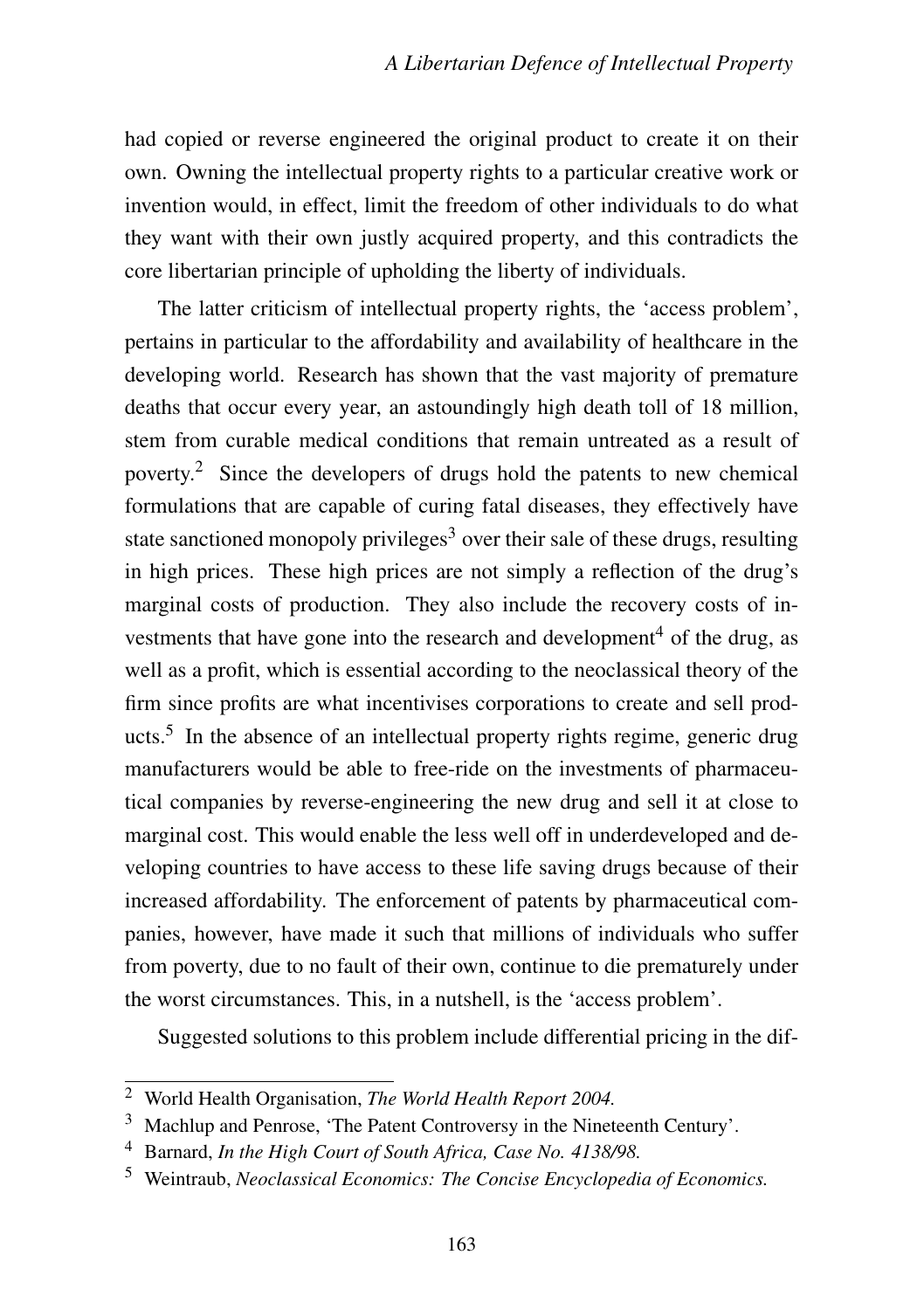ferent markets, compulsory licensing should there arise national health crises, and the creation of a different system of economic reward for pharmaceutical companies who invent new essential medicines, where the rewards increase proportionately with the scale at which the new drug has eased the global disease burden.<sup>6</sup> My essay will not be dealing with these proposed solutions to the 'access problem', but will instead be suggesting an alternative solution to the problem through the modification of Nozick's theory of entitlement. I will now outline Locke's labour theory of property and Nozick's theory of entitlement.

## I. Locke's Labour Theory of Property and Nozick's Theory of Entitlement

In his Second Treatise,<sup>7</sup> Locke introduces us to his labour theory of property which begins with the principle of self ownership: the idea that every individual is free and equal in the state of nature (a situation prior to the establishment of government and the rule of law) to pursue his own self interests so long as in doing so, he does not infringe upon the rights of others are they, too, are autonomous. Locke states that individuals necessarily have ownership over their own bodies and their labour (through which their bodies serve as a medium) because to deny individuals of their labour would effectively render them slaves. The question then arises of how individuals come to have ownership of natural property when prior to their appropriation of goods, God had bequeathed the Earth and its fruits to mankind in common.

In response to this, Locke states that when individuals 'mix their labour' with natural resources, a part of themselves becomes intertwined with the object, and so they come to have ownership over it.<sup>8</sup> Ownership is necessary, according to Locke, because it would prevent a situation in which mankind would die as a result of their inability to feed, clothe, and provide shelter for themselves despite the abundance of available natural resources in the

<sup>6</sup> Pogge, 'Human Rights and Global Health: A Research Program'.

<sup>7</sup> Locke, *Two Treatises of Government*.

 $8$  Ibid.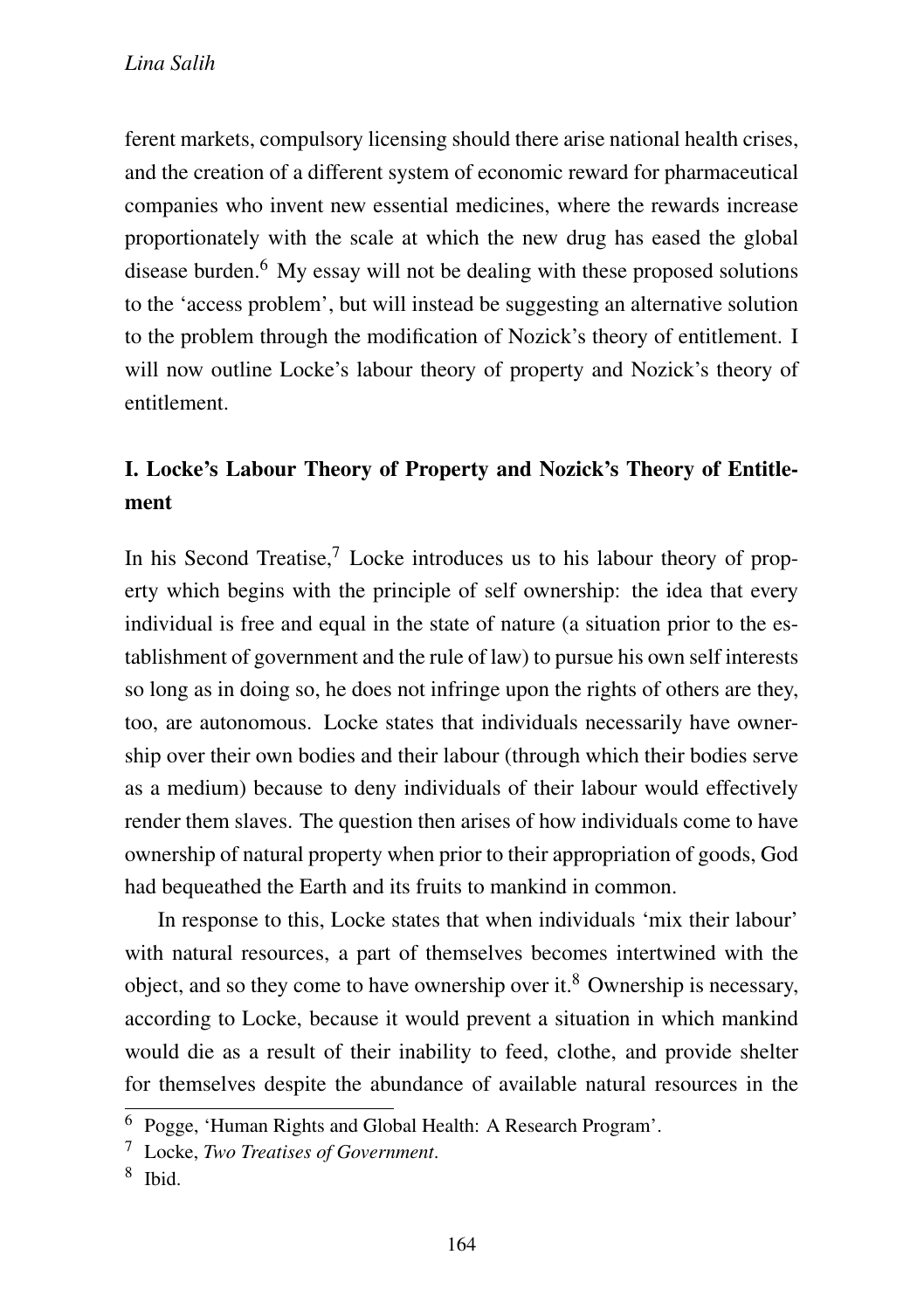natural world. Respect for the property of others, he argues, flows naturally from the fact that there exists an abundance of natural resources in the natural world which is more than sufficient to accommodate the desires of everyone. Hence, Locke's labour theory of property is subject to the satisfaction of two provisos; one is allowed to appropriate any amount of resources only if he A) leaves 'enough, and as good' in the communal store available for the rest of society, and B) if he does not appropriate more than he can use before it becomes wasted due to spoilage. It is thus clear to see that the justifiability of Locke's labour theory of property hinges upon whether or not there exists in society an abundance of natural resources to be exploited.

It is from Locke's proviso – in particular, the leaving 'enough, and as good' for others to appropriate requirement – that Nozick's theory of entitlement<sup>9</sup> gains its force. His theory consists of 3 principles which have to be satisfied in order for the acquisition of a particular resource to be considered just:

A) Principle of Justice in Acquisition – An individual can only justly obtain property rights over a good if his doing so does not, as a results, worsen the position of others who are no longer at liberty to use it. Thus, a person is not entitled to property rights in the only fertile plot of land in a desert community as the rest of the community's inability to grow crops for sustenance would lead to their starvation. Excluded from worsening the condition of others, however, is the worsening that would happen as a result of third parties' reduced chances to appropriate goods in general. Suppose then that the desert had readily available many plots of fertile land. In such a situation, a person would be entitled to property rights in a plot of land even though it would have reduced, insubstantially, the opportunities of others in the community to obtain property rights over goods in general. Also excluded from the notion of worsening is the compromised position of sellers of a particular good due to other individuals acquiring raw materials to produce the same good, thereby increasing market competition.

<sup>9</sup> Nozick, *Anarchy, State, and Utopia.*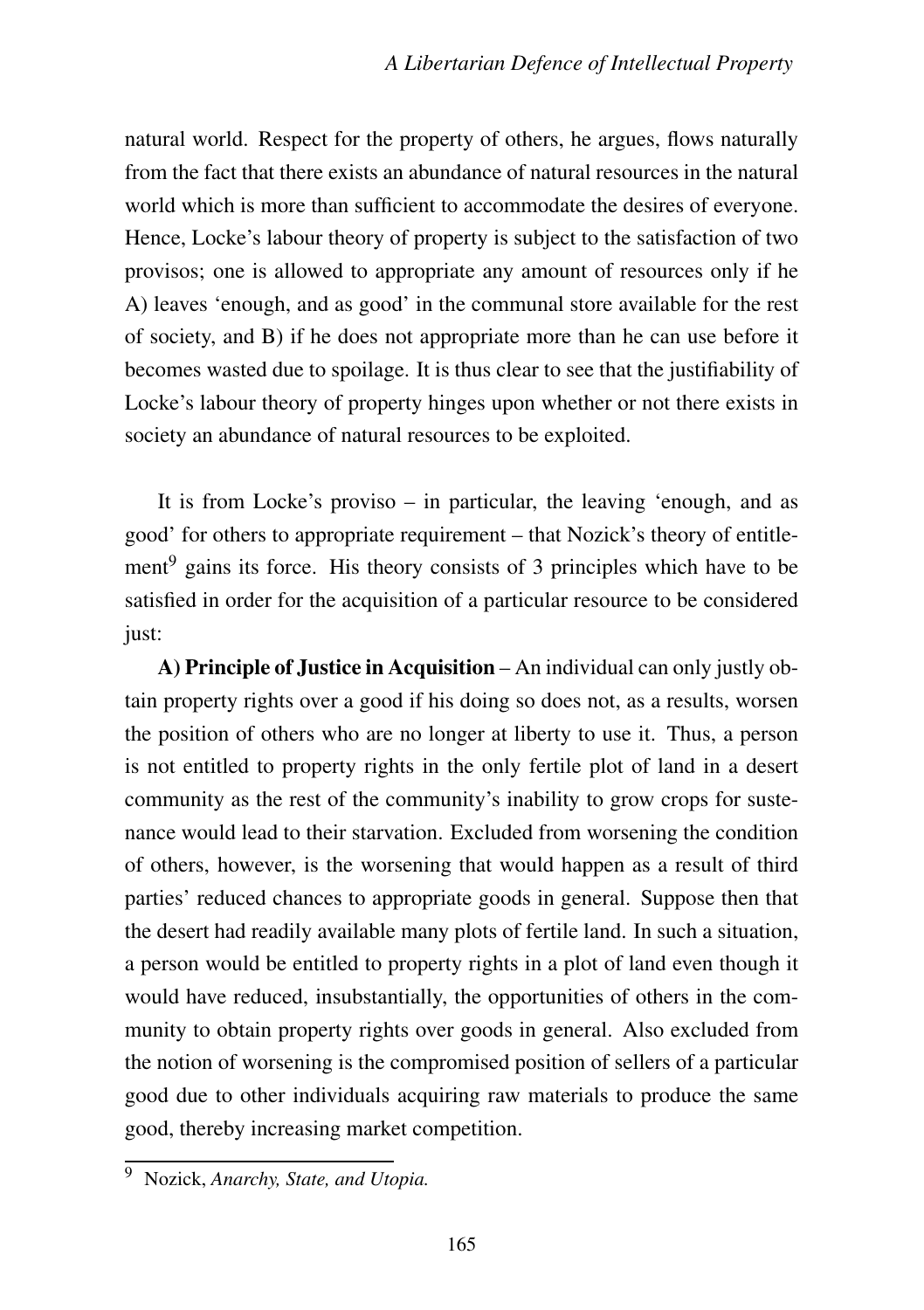*Lina Salih*

B) Principle of Justice in Transfer – Individuals can also obtain property rights over goods if they had received it in a just exchange. For instance, if it had occurred as a result of a fair sale with perfect information on both sides without fraud, or if the good had been a gift. The principle of justice in transfer has to satisfy the principle of justice in acquisition; that is, a transfer that results in the worsening of the position of others who are no longer at liberty to use a good will not be considered just even though the transfer itself may have been just. Taking the example of an individual who acquires one of many fertile plots of land in a desert community as in above, his first acquisition via homesteading the plot of land may have been a form of just acquisition, yet if he continued to acquire all the other plots of land from the other individuals via sale or transfer, this would be in violation of the principle of justice in acquisition. This is because the rest of the community, no longer at liberty to utilise the arable land, would be at a disadvantage. Similarly, if climate change negatively affected the desert community, making it such that only the plot of land acquired by an individual remained fertile, the change in circumstances would, according to Nozick, override his otherwise legitimate land rights, even though his plot had been justly acquired.

C) Principle of Rectification of Injustice – This principle serves to make right any injustices that may have occurred during one's process of obtaining property rights. For example, in the case of justice in acquisition, land titles may be disputed by peoples indigenous to the area, and they may be awarded native title retroactively. Nozick does not offer us any formal solution as to how individuals or nations can rectify past injustices – the point the principle of rectification of injustice serves is merely that for one to have legitimate property rights over something, there has had to be justice in acquisition and justice in transfer, failing which, the injustice has to be remedied.

In the laying down of his theory of entitlement, Nozick briefly mentions how it can be applied to patents. He uses the example of a medical researcher who synthesises a new chemical that cures an as-of-yet incurable disease and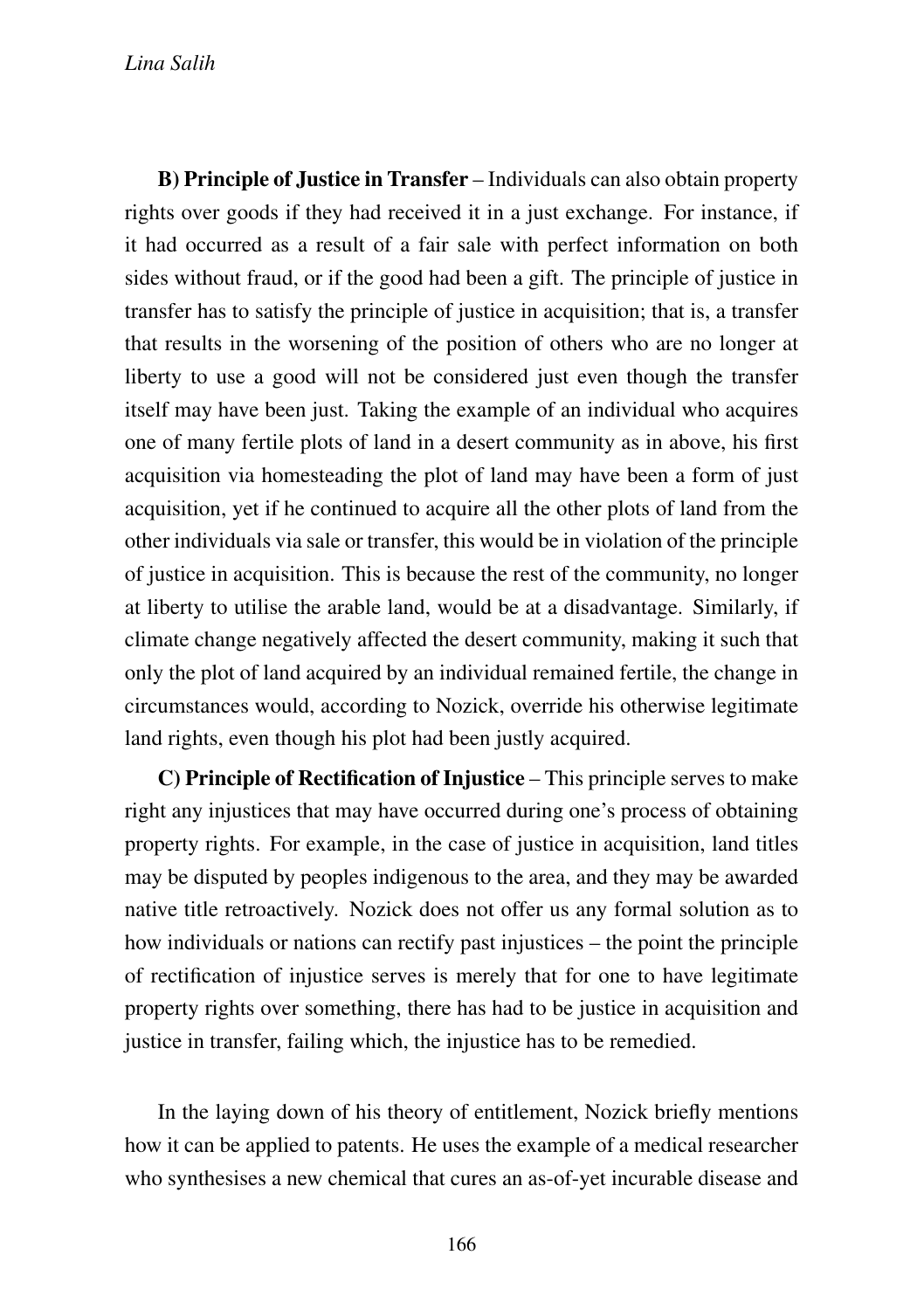argues that the researcher, in keeping the chemical's formulation to himself, and who acquires an intellectual property right over it in the form of a patent, does not infringe upon the principle of justice in acquisition. His synthesis of the new chemical does not result in the worsened position of third parties who are no longer at liberty to use the chemical since it would not have existed prior to the researcher's creating it. On a similar note, the principle of justice in acquisition is also preserved because, as in the case in new patented medical treatments, the chemicals which were used to formulate the treatment in question are easily available and the medical researcher's appropriation of them did not result in third parties losing access to them.

This second point illustrates that Nozick's theory of entitlement satisfies Locke's leaving 'enough, and as good' requirement, and does so on two counts. Firstly, as I have mentioned above, the medical researcher's acquirement of a patent over a new medical treatment does not prevent others from gaining access to the raw materials (in this case, the various individual chemicals, which were used to formulate the new treatment).

There remains 'enough, and as good' of these individual chemicals for others to appropriate. Secondly, with respect to the patented medical treatment (which is essentially the acquirement of property rights over a particular idea), there still remains an infinite number of ideas available for appropriation by others in the common stock of ideas,  $10$  even though the particular idea has been appropriated to the exclusion of others until the patent's expiry. This effectively satisfies Locke's leaving 'enough, and as good' requirement. Breakey, however, has argued against the relevance of the justification that allows ideas to be patented on the basis that one's patenting of an idea still leaves an infinite number of ideas in the common stock to be appropriated. He argues that accepting the legitimacy of the appropriation of ideas stems from a flawed understanding of the relationship between ideas and their creation; although there indeed exists an infinite number of ideas to be appropriated from the common stock of ideas, the creation of equally useful and beneficial ideas is dependent on a new creator's ability to 'build upon the prior creations,

<sup>10</sup> Moore, *Intellectual Property and Information Control.*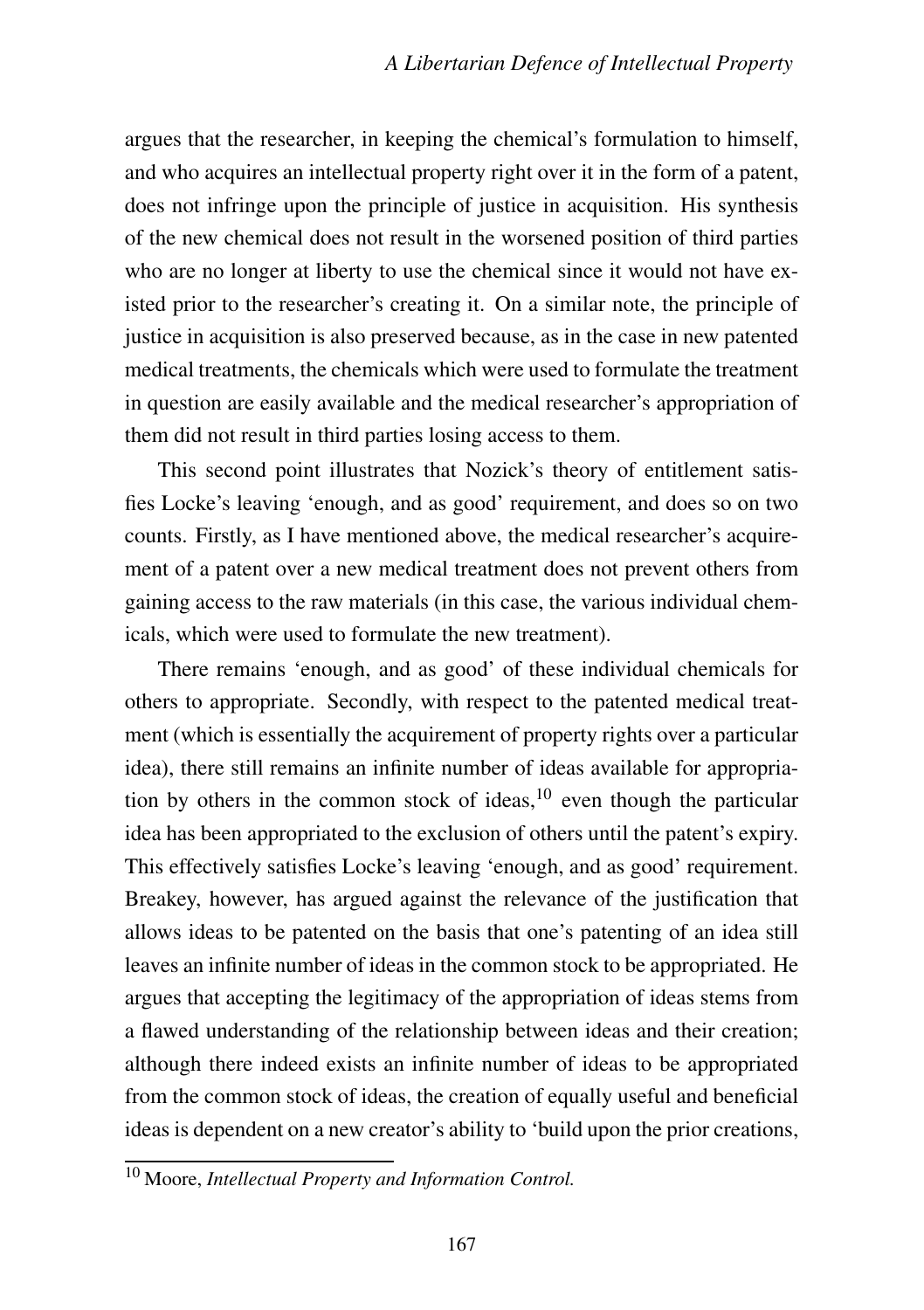techniques, methodologies and realisations of science, philosophy, technology and culture'.<sup>11</sup> If one is unable to labour on a new idea using past ideas as a foundation, he argues that not very useful ideas would be created, inviting readers to imagine a situation whereby humankind is forced to reinvent 'basics such as the wheel, lever, switches, cranks, tonic-dominant-major-third musical progressions, three-act plot structures' and so on.

While I agree with Breakey's analysis of the consequences of enforcing intellectual property rights, and while, in addition to that, I also see the 'typetoken' problem and the morally abhorrent 'access problem' as severe issues which need to be addressed, I do not share his conclusion that there exists no libertarian justification of intellectual property rights. In the following paragraphs, I will suggest my proposed modifications to Nozick's theory of entitlement based on Locke's frequently overlooked 'non-waste' principle, and illustrate how its inclusion in Nozick's theory of entitlement can mitigate, to a great extent, the concerns illustrated above.

## II. Suggested Implementation of Locke's 'Non-Waste' Principle to Nozick's Theory of Entitlement

As mentioned above, Nozick's theory of entitlement gains much of its force from Locke's theory of property; in particular, his famous proviso of leaving 'enough, and as good' resources in society in order for an acquisition to be considered just. His theory, however, completely ignores the requirement of satisfying Locke's 'non-waste' principle, the inclusion of which I believe is fundamental in order for one to come to an appropriate conclusion regarding the extent to which intellectual property rights can be legitimately held and enforced. The comparative absence of the 'non-waste' principle as a justification of intellectual property rights, in relation to the more popular requirement that one leaves behind 'enough, and as good' resources in society, can be attributed to the fact that ideas are not generally thought to be subject to waste since they are intangible, and, unlike perishable natural resources, are

<sup>11</sup> Breakey, 'Intellectual Property Rights and the Public Domain'.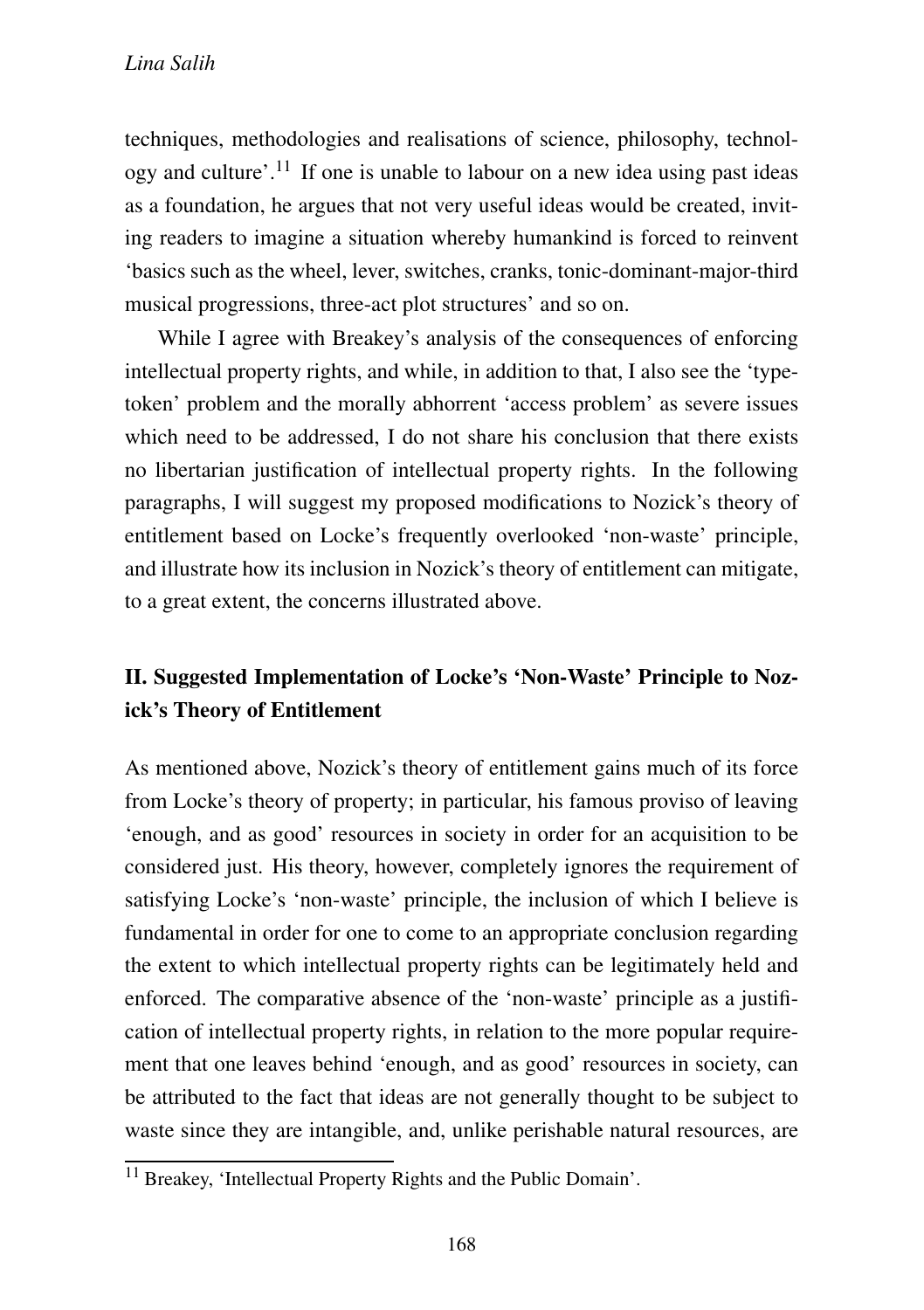not subject to decay.

I will argue, however, that while ideas may not be perishable in the sense that they are not subject to natural decay, they are still subject to being wasted. The patenting of a particular idea of process, I believe, is potentially an example of how an idea can be wasted. I will use the example of James Watt, often thought to be the inventor of the steam engine, to illustrate my point. Prior to the start of the Industrial Revolution, which largely took off because of the improvements made to the steam engine, James Watt patented his Newcomen model and exploited the legal system in order to secure profits from his invention. In order to secure the huge profits that he was making from the sale of the engines, Watt resorted to suing individuals who sold their independently created models which were of a superior design; Jonathan Hornblower, who suffered this fate, was forced into bankruptcy. As a result of this action, individuals such as William Bull, Richard Trevithick, and Arthur Woolf, all of whom had made improvements to Watt's steam engine prior to the expiration of his patent, only made available their improvements to Watt's steam engine after his patent expired because they were unwilling to suffer the fate of Hornblower. Had Watt not patented his steam engine, research suggests that the industrial revolution would have started two decades before it actually did.<sup>12</sup>

My example suggests that ideas can be wasted if it is hoarded by an individual to the exclusion of others, and if the patent holder does not work on the idea after it is patented. By waste, I mean the potential benefits that would have accrued to society if the patent holder had maximised the idea's full potential by working on it. This is clearly illustrated in Watt's example above; after attaining a patent in his Newcomen steam engine, he stopped working to improve its efficiency and productivity and instead engaged the vast majority of his efforts in preventing others from cutting into his profits through their invention of steam engines superior to his won. Had the patent not expired and had Watt hoarded the idea to his death, third parties would not have been able to improve on the idea, consequently wasting the potential benefits that would accrue to humankind from the idea's further development. Either this,

<sup>12</sup> Boldrin and Levine, *Against Intellectual Monopoly*.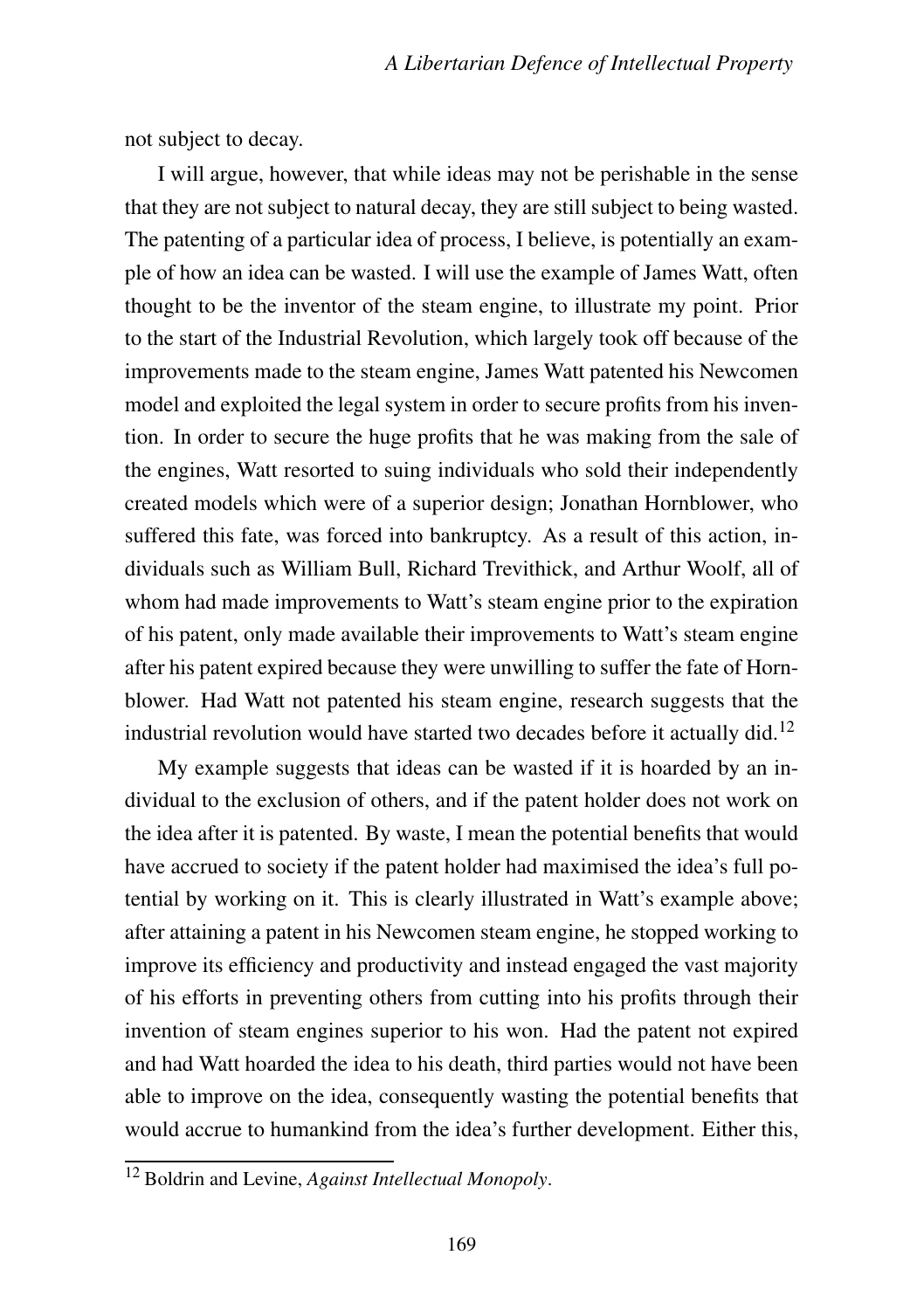or it would have very likely have been the case that the industrial revolution was further postponed by several decades until another individual created a different and more efficient way of powering an engine. Thankfully, patents have expiration dates and the improvements that were based on the initial steam engine were allowed to benefit society in the end. This supports my earlier mention of Breakey, who argued that the development of new ideas is closely related to the access that new inventors have to already existing ones.

On the same subject of waste, albeit in a different form, Joseph Stiglitz speaks about how the easily transmissible nature of knowledge would make it such that it would cost the economy more to enforce intellectual property rights than it would otherwise.<sup>13</sup> This suggests that the enforcement of patents also leads to waste in the sense that resources which could have been spent on the research and development of the particular idea that was being protected by the patent were instead wasted on litigation suits; in 2013, there were six times as many patent lawsuits compared to the  $1980s$ <sup>14</sup> Thus, if one looks at Locke's 'non-waste' principle, it is clear that the implementation of intellectual property rights is mostly detrimental on two counts: firstly, because its enforcement leads to the inability of third parties to improve on an idea and hence not waste an idea's potential, and secondly, because of the economic waste (in the form of time and money that is created as a result of the enforcement of patents, which would not have existed in the absence of an intellectual property rights regime.

The question that now has to be dealt with is whether or not a libertarian defence of intellectual property rights exists. Although my argument above would seem to suggest that there exists no libertarian defence of intellectual property rights because any rights in intellectual property would infringe upon Locke's 'non-waste' principle, I will now provide reasons why this is not necessarily the case. Above, I argued that the patenting of a particular

<sup>13</sup> Stiglitz, 6th Annual Frey Lecture, 'The Economic Foundations of Intellectual Property'.

<sup>&</sup>lt;sup>14</sup> Galetovic, Haber and Levine, 'Patent Holdup: Do Patent Holders Holdup Innovation?'.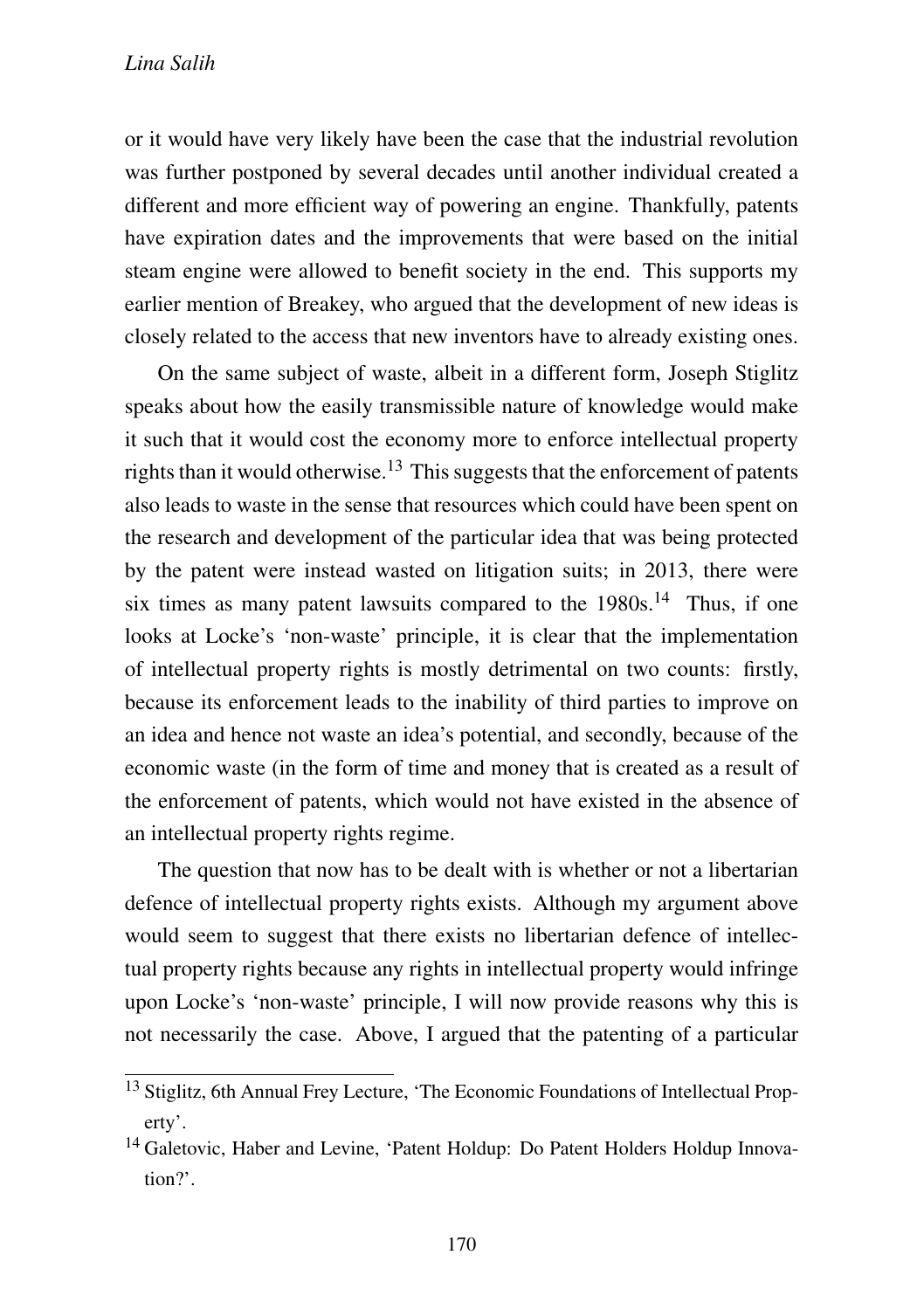idea or process would not be valid if its enforcement resulted in the wasting of an idea's full potential, where potential is measured in terms of the benefits that would accrue to society upon the idea's being fully fleshed out and developed. At first glance, it looks as though patents would not be valid under any circumstances because of the straightforward intuition that the absence of an intellectual property rights regime would allow any individual to improve on the patented idea to the benefit of society. While the intuition that allowing anyone free access to an idea generally results in greater benefits that would accrue to society form the idea being developed, it does not necessarily happen in all situations. In fact, in some situations, it can lead to a directly opposite effect.

A key example of this is the industry of generic drug manufacturers, who do not contribute to the further improvement and development of the drugs they counterfeit, but who instead free-ride on the research and development that was carried out by its original manufacturers. Such action has the consequence of discouraging pharmaceutical companies from engaging in future research and development because the competition created by generic drug manufacturers entering a market, and selling the generic versions of various newly formulated medical treatments at close to the marginal cost of production, results in the inability of pharmaceutical companies to recoup their investments, causing them to make a loss. While it is unlikely that pharmaceutical companies will shut down if such counterfeiting is not halted in underdeveloped and developing countries, it is possible that, in the future, more<sup>15</sup> pharmaceutical companies would choose to focus on the development and manufacture of non-essential drugs, or drugs which help cure illnesses that mainly affect, and which are typically demanded in greater quantifies by, wealthy developed countries. In these countries, the risk of generic drug manufacturers free-riding on innovations is close to zero due to better law enforcement.

In this situation, it would seem fair to suggest that pharmaceutical companies should be allowed to patent their newly formulated drugs because their

<sup>15</sup> Trouiller et al., *Drug Development for Neglected Diseases*.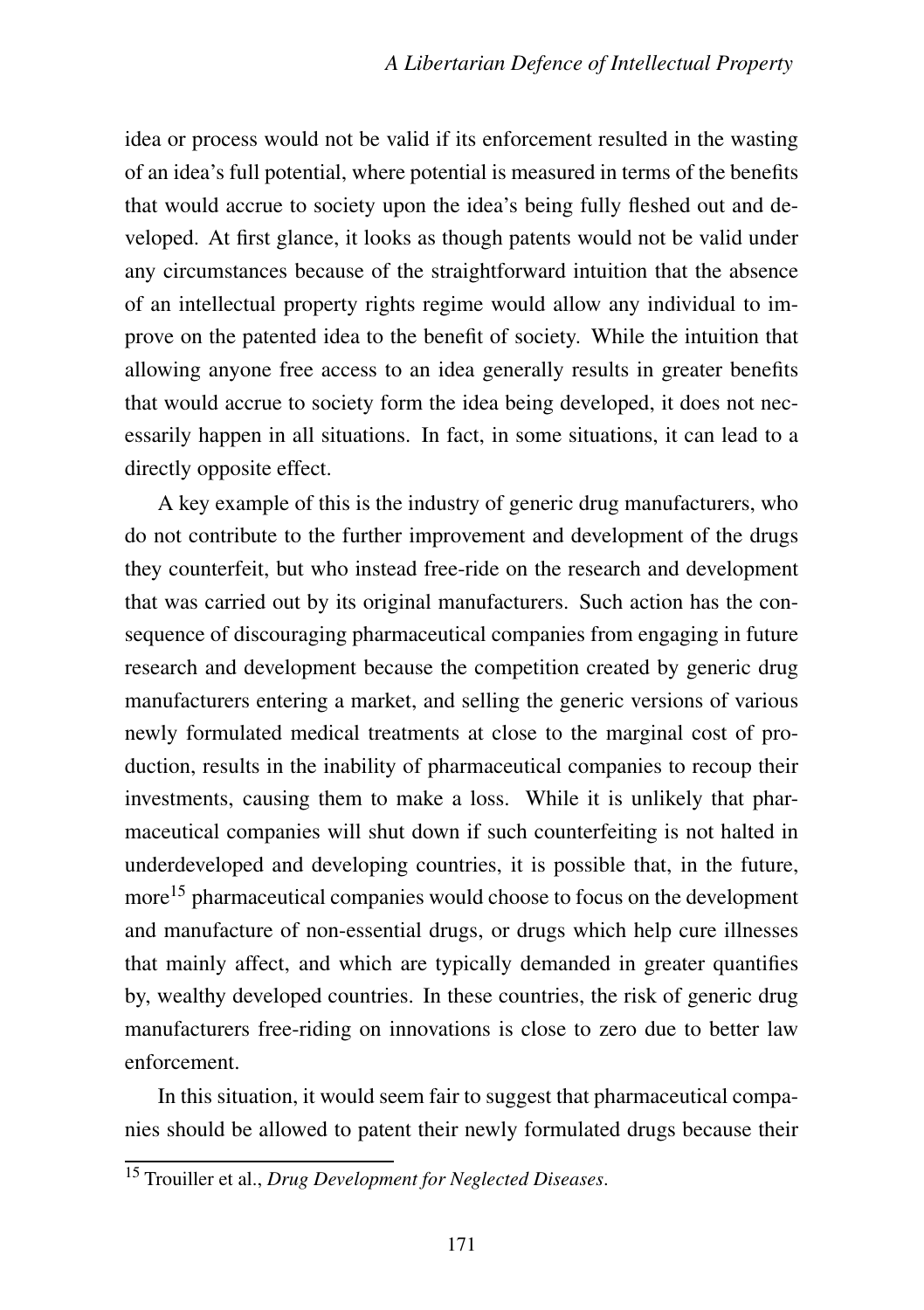absence would encourage more prolific counterfeiting of drugs by generic drug manufacturers who do not contribute to the further development of the idea or technique driving the healing potential of the newly invented drug, which could have detrimental social consequences in the long run. As Alex Rosenberg suggests, while the abolishment of pharmaceutical patents might increase social utility in the short run because of the lives that are saved due to the affordability of drugs, it would nevertheless lead to a greater loss of social utility in the long run because of the disincentives that the abolishment of patents would have on the future willingness of pharmaceutical companies to invest in the research and development of medicines.<sup>16</sup>

There is, however, an alternative state of affairs that could result from the abolishment of the patent system; free access to new ideas and techniques would allow the various pharmaceutical companies and independent medical researchers to work on the same idea, thereby contributing to the maximisation in the potential of the previously patented idea which fewer minds had access to. Assuming that the potential application of an idea increases when more minds with the necessary background specialisations have access to it (which I think is a fair assumption to make, it would be a clear violation of the 'non-waste' principle if these minds were restricted from having access to the patented idea. This seems to suggest that if a patent system is to be legitimate, it should at the very least allow individuals who have the necessary specialised knowledge needed to contribute to an idea's development to have access to the idea, to the exclusion of individuals who do not yet fulfil this requirement. This provision would ensure that the 'non-waste' principle is not violated because it would facilitate the collective collaboration of various individuals in their development of different ideas and techniques, thus maximising an idea's potential.

A problem with this new formulation of patent enforcement, however, is the fact that individuals who may have the specialised knowledge needed to develop a patented idea further may not do so. While this in itself is not

<sup>16</sup> Rosenberg, 'On the Priority of Intellectual Property Rights, Especially in Biotechnology'.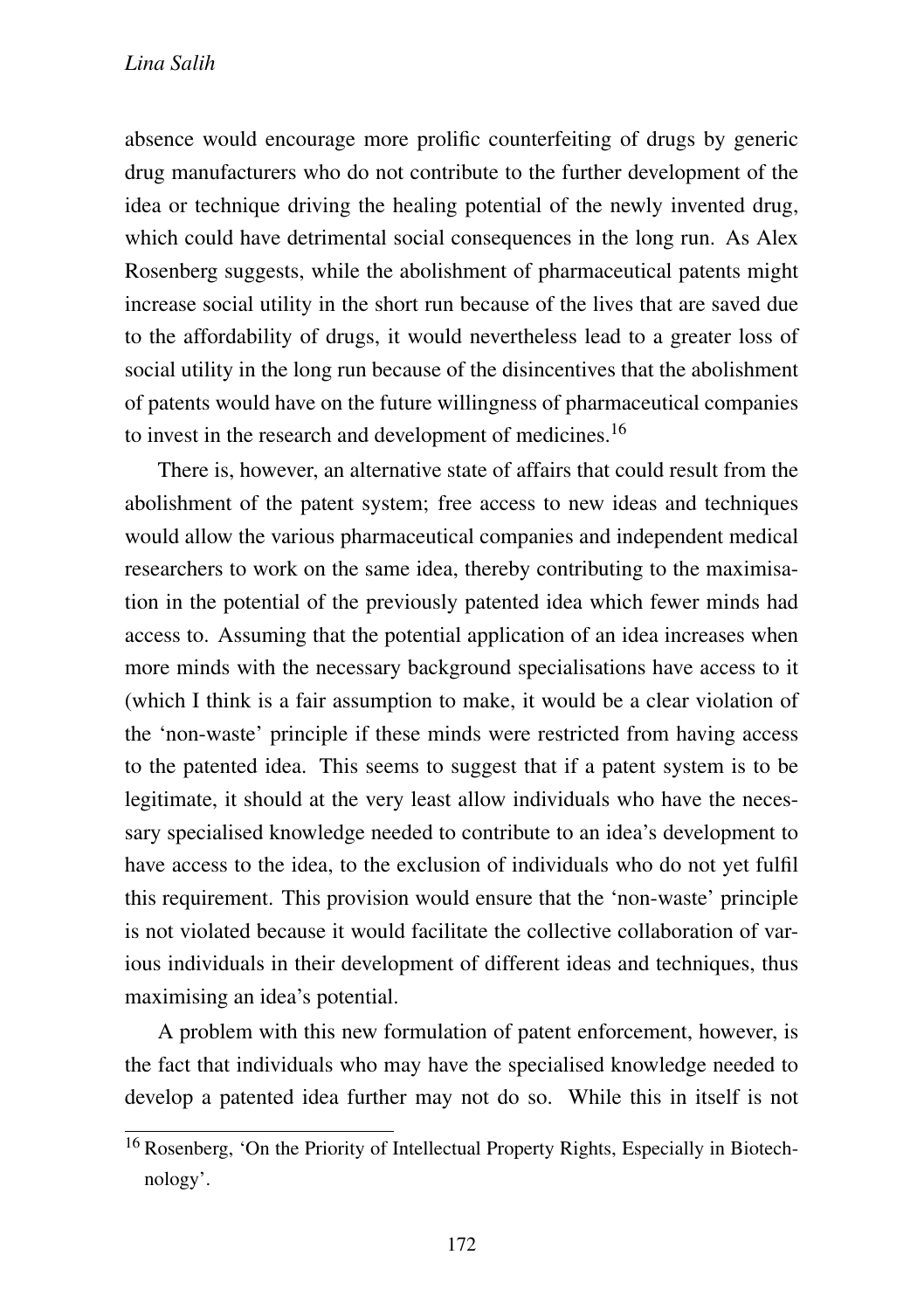problematic because it does not violate the 'non-waste' principle, it becomes an issue when individuals who have access to the patented idea exploit their access to it. This may exactly be the case with generic drug manufacturers who very likely have the specialised knowledge required to further develop an idea, as their ability to reverse-engineer new drugs indicates, but who instead of contributing merely free-ride, resulting in a detrimental state of affairs. Since the 'non-waste' principle is not violated when an individual does not contribute to an idea's development, but rather, is violated when potential contributors to an idea's development lack access to it, it would seem that there is no way of justifying the exclusion of generic drug manufacturers from having access to a patented idea, even though such inclusion would be detrimental in the long run.

The above problem may, however, be resolved if one thinks about the waste that would be created in the long run if generic drug manufacturers are allowed to free-ride on the patented ideas and technologies of pharmaceutical companies. As Rosenberg's work as suggested, while allowing generic drug manufacturers to free-ride on the research done by pharmaceutical companies may yield benefits in the short run, such action would invariably lead to long term losses. Such long term losses are, I believe, equivalent to waste because pharmaceutical companies would be disinclined to develop capital and resource intensive medical treatments in the future due to their aversion to making losses. This would, in turn, result in a stagnant marketplace of pharmaceutical innovation; in other words, allowing generic drug manufacturers to free-ride on the ideas of pharmaceutical companies would effectively create a state of affairs in the future where potential medical innovations that would have flourished in an environment where patents are enforced do not exist.

Thus, if one looks at the potential waste that would result from the inclusion of generic drug manufacturers amongst patent right holders, one would arguably, indeed as I have, come to the conclusion that there is a libertarian defence of intellectual property rights; albeit one that is very different from the current regime. The modified regime would include, amongst its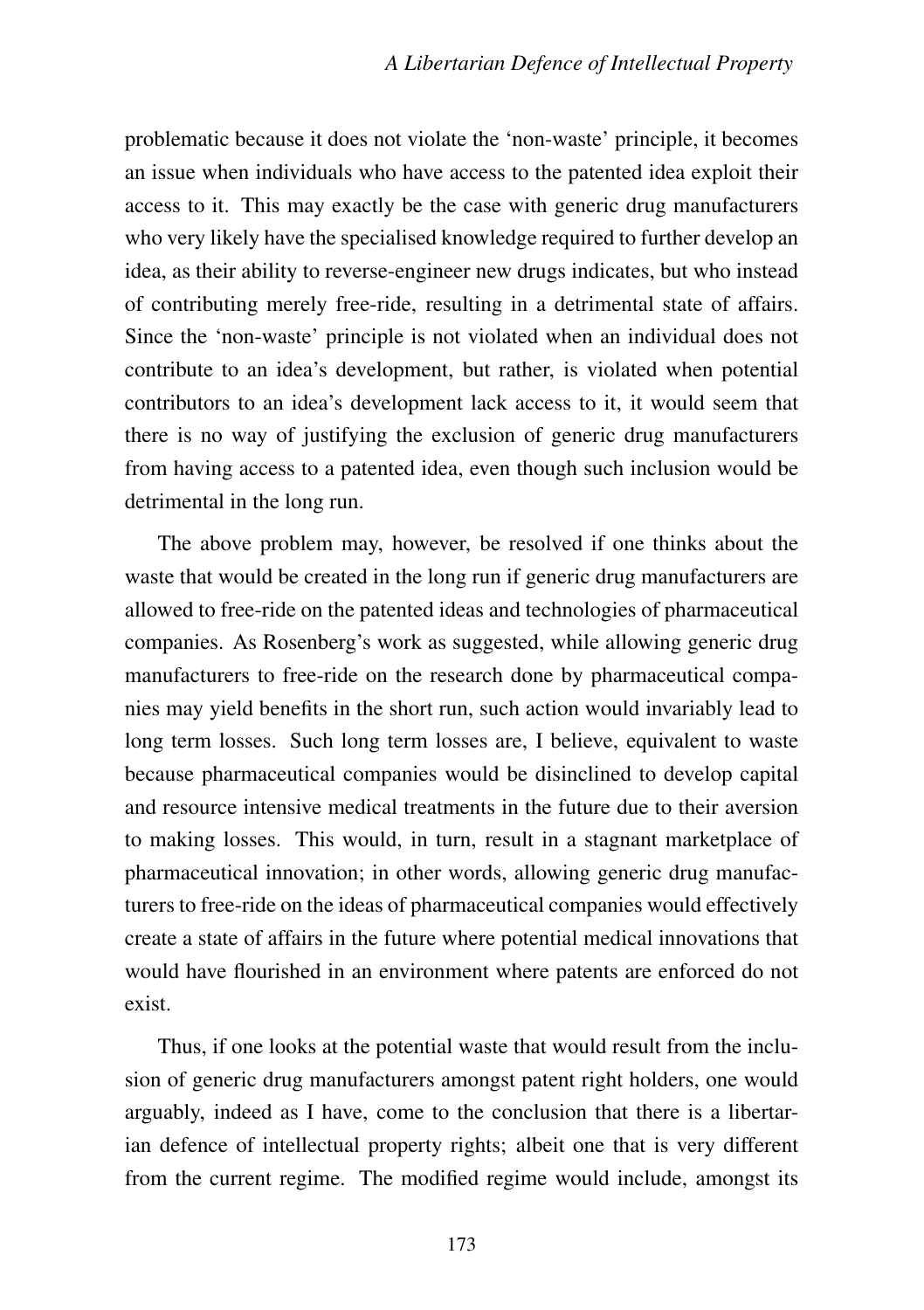patent holders, all individuals who currently have the specialised knowledge required to further develop the patented idea, in order to fully maximise the idea's potential, and would exclude individuals and groups whose actions would lead to the long term violation of Locke's 'non-waste' principle.

In order to fully adhere to Locke's 'non-waste' principle, however, another important issue needs to be addressed: the legitimacy of patenting gene sequences. First and foremost, I do not think that the status quo of allowing pharmaceutical companies to patent gene sequences should be permitted because it seems to me, and is an opinion supported by Rosenberg, that the discovery of a gene sequence is synonymous to the discovery of a law of physics or a law of nature.<sup>17</sup> This view is also supported by the description I provided in the introduction of this essay, which states the requirements that have to be met for a particular idea or invention to be patented.

Second, and more relevant to my suggestion of including Locke's 'nonwaste' principle in Nozick's theory of entitlement, is the thought that the patenting of a gene sequence prevents individuals – and non-patent holding pharmaceutical companies from conducing research on the patent in question; research that could possibly have resulted in the development of a new life saving drug. Again, this is in clear violation of the 'non-waste' principle because the full potential of an idea has not been realised.

Furthermore, the trend of pharmaceutical companies and universities patenting gene sequences has resulted in the creation of an anti-commons, a situation whereby resources are under-utilised and wasted because too many simultaneous owners who have the right to exclude other owners from the use of a scarce resource exist, thus resulting in a situation where no one has an effective right to use the resource.<sup>18</sup> In the case of the pharmaceutical industry, an anti-commons is created because in order for new medicines to be invented, its research department now has to purchase multiple exorbitant licences from various patent holders before it can amalgamate and create, or

 $17$  Ibid.

<sup>18</sup> Heller, 'The Tragedy of the Anti-Commons: Property in the Transition from Marx to Markets.'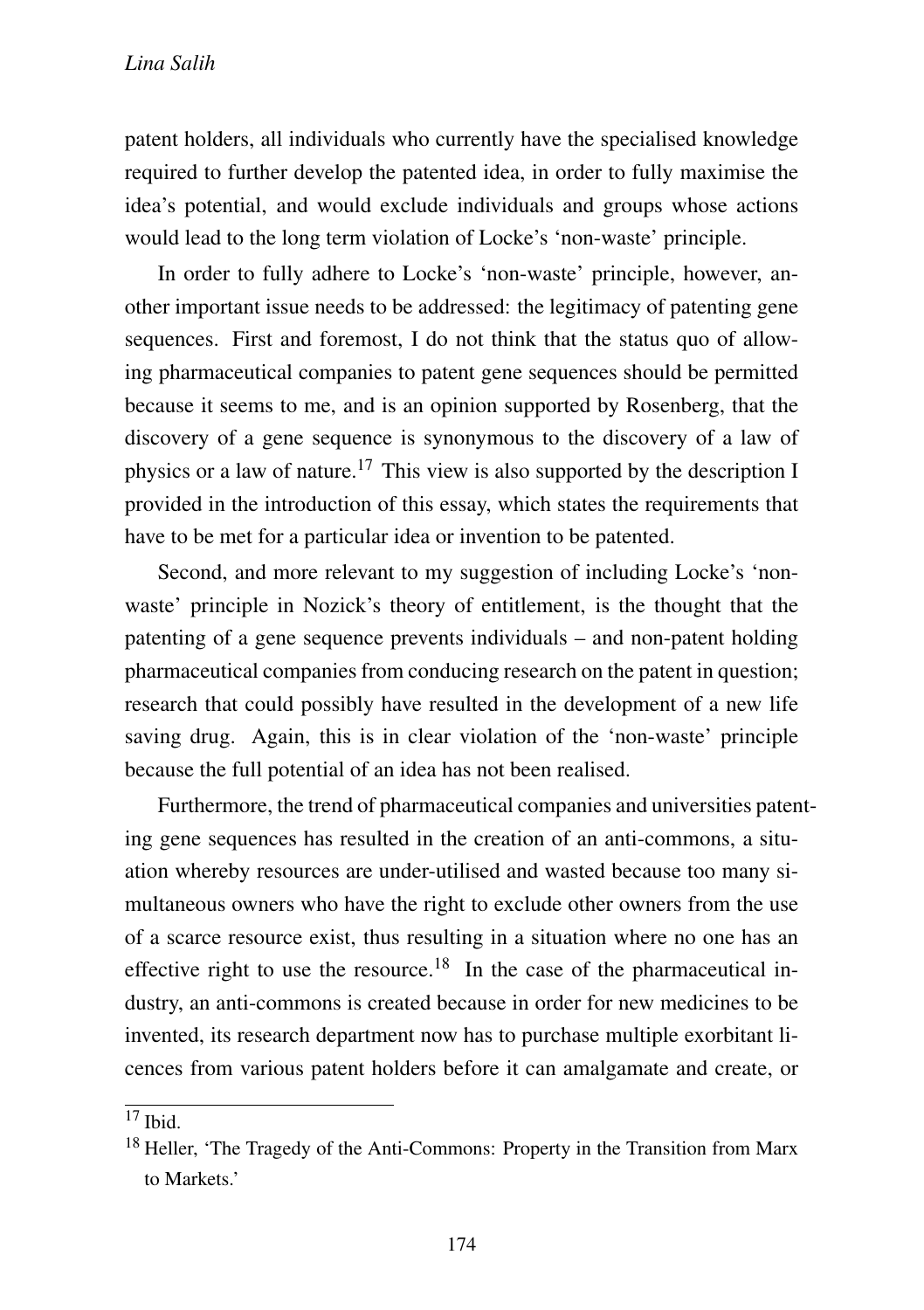discover, new medical treatments. The high costs of research in the production of pharmaceutical innovations has thus arguably led to the retardation of drug development, $19$  which also ties in to its contribution to the worsening of the 'access problem'.

The 'access problem' is exacerbated as a result of the creation of an anticommons because it means that the development of new medical treatments becomes more expensive, raising the prices at which they are sold and making them less affordable to individuals who are economically less well off. Due to the reasons above, it is evident that the patenting of gene sequences is another instance where Locke's 'non-waste' principle is violated, which leads me to conclude that it is incompatible with my suggested modification of Nozick's theory of entitlement.

I will now illustrate how my suggestion of including Locke's 'non-waste' principle in Nozick's theory of entitlement will alleviate the 'access problem'. Although the inclusion of Locke's 'non-waste' principle would render the free-riding of generic drug manufacturers illegitimate, which would arguably result in the inability of the poorest individuals to afford medical treatment, it would also reduce the problem of the anti-commons through the substantial reduction in research and development costs, as well as the time spent by pharmaceutical companies manoeuvring around the patent thicket.<sup>20</sup> which I believe would translate to huge savings on the consumer's end. If one considers that under my modified intellectual property rights regime, patent holders consist of individuals that have specialised knowledge who work together to maximise the full potential of ideas, it is possible to see how the benefits that will accrue to society in terms of the extent to which savings are made, compared to the status quo, will exceed the costs that will accrue to society from the outlawing of generic drug manufacturers.

As with regards to the 'type-token' problem, I have argued earlier that the issuing of patents is not justified if it would infringe upon Locke's 'non-

<sup>&</sup>lt;sup>19</sup> Heller and Eisenberg, 'Can Patents Deter Innovation? The Anticommons in Biomedical Research'.

<sup>20</sup> Boldrin and Levine, *Against Intellectual Monopoly.*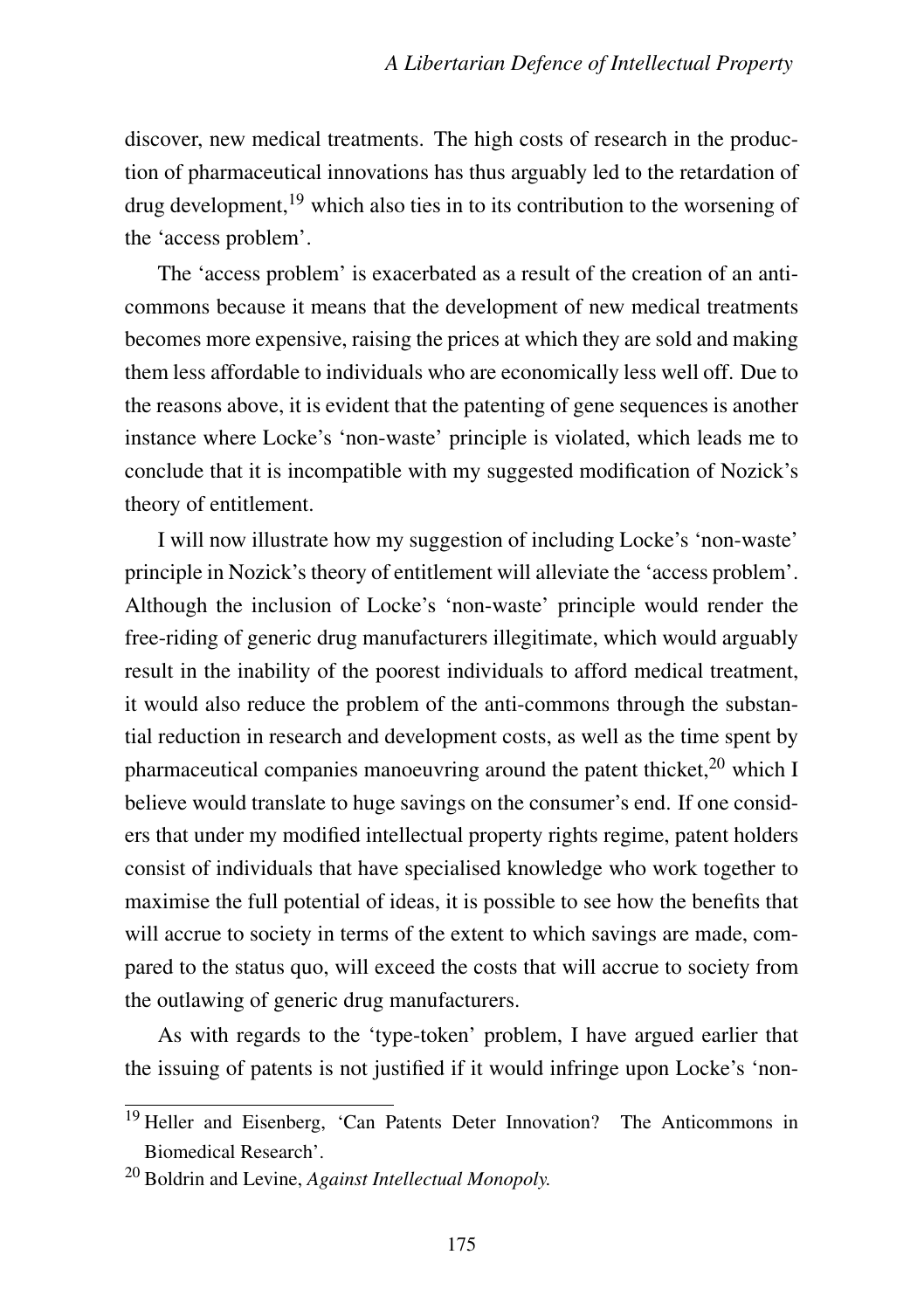waste' principle – the essence of which is the notion that ideas attain their full potential when they are shared, and improved upon by various individuals. The converse is true; when ideas are hoarded under a patent as Watt did, the result is a decrease in the benefits that accrue to society, as compared to a situation whereby the ideas were not patented. As a result, my suggestion of the inclusion of Locke's 'non-waste' principle to Nozick's theory of entitlement would, I believe, better address the 'access problem', and would greatly reduce, and perhaps even eliminate, concerns of the 'type-token' problem.

Some thinkers have however considered the application of the 'non-waste' condition in their considerations of intellectual property rights but ultimately rejected it because of their belief that its inclusion is unnecessary when Locke's 'enough, and as good' proviso is satisfied. In a world where resources exist in abundance, they argue that it is irrelevant whether or not resources are wasted because there would still exist in society more than enough resources to sustain the lives of everyone; that is, no one is made worse off due to the wasting of resources by anyone else. Wastage also becomes irrelevant, as Locke himself suggests, because of the creation of a monetary system which allows individuals to trade their perishable goods with other individuals in exchange for non-perishable money (not taking inflation and the depreciation of currency into account). Justin Hughes, for instance, draws a distinction between two kinds of wastage with regards to his example on wasting food; through the first perspective, waste occurs 'in others needing something that is not being used', and in the second perspective, waste occurs 'in the consumption of the individual's labour without bringing any benefit to the individual'.<sup>21</sup> That is, the first perspective looks at waste when the object that is being wasted is placed in a social context, and the second perspective looks at waste in the context of the individual who laboured to acquire the object, only to let it go to waste.

Hughes draws a distinction between waste as it is applied to natural resources, and as it is applied to intellectual property. He argues that while food is perishable, ideas are not; while their value, measured in the utility that so-

<sup>21</sup> Hughes, 'The Philosophy of Intellectual Property'.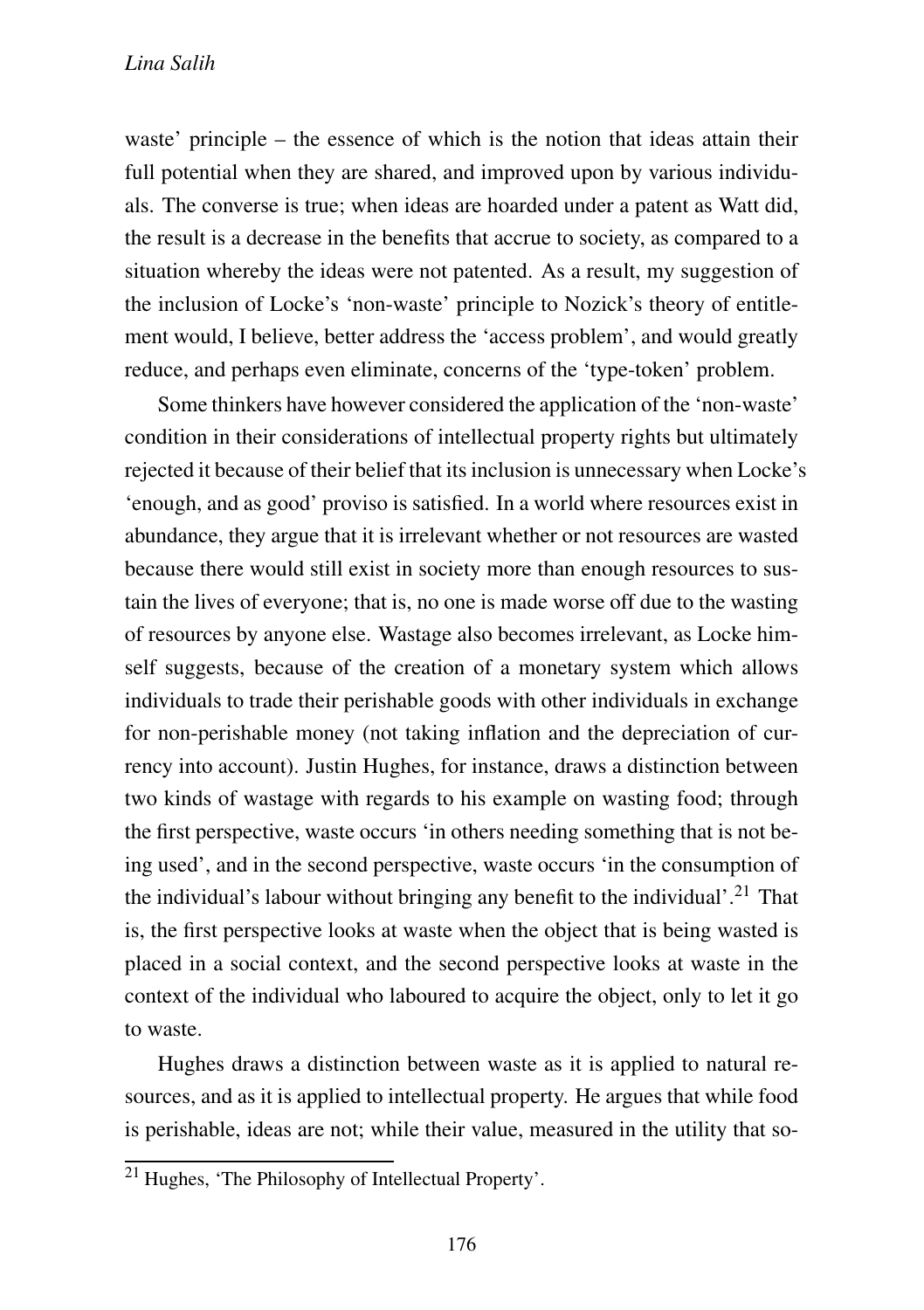ciety gains from the applications of that idea, may decrease over time due to the continuing progress of society, the idea itself did not degenerate, and the creator of the idea may still derive pleasure from sharing it with his friends. With regards to the second perspective when applied to intellectual property, Hughes argues that the labour that went into the creation of a new idea cannot go to waste because, unlike the labour which was expended to acquire natural property that may go to waste when the natural resource perishes before the individual gets the chance to consume it, 'the act of consumption is inseparable from the act of production'; that is, the value that pertains to intellectual property is derived solely from the act of creating it. Hence, through his articulation of the two perspectives that may be applied when one looks at intellectual property, Hughes is essentially suggesting that Locke's 'non-waste' principle has no application when applied to intellectual property because ideas cannot be wasted.

I have a problem with Hughes' argument above, which focuses on the notion that ideas cannot be wasted because their sole consumption value is derived from the idea's creation. The thought that the sole utility that stems from the production of an idea lies in the utility that the creator of an idea receives when he creates it seems highly counterintuitive. This is because the implications of an idea may have multiple repercussions in practice, not least because of the impact that it has on its creator. Furthermore, I believe Hughes' comparison of the wastage of food and the wastage of an idea is misguided owing to a misunderstanding of Locke's position on the 'non-waste' principle. Locke believes that wasting natural resources is morally abhorrent because God has given mankind natural resources to enjoy; that is, to use, and to acquire benefit from them. At first glance, such an analysis looks like it would support Hughes' case of the irrelevance of the 'non-waste' principle with regards to intellectual property rights because, as he suggests in his argument, an individual cannot waste an idea since the value that pertains to ideas is derived solely from the act of creating it.

However, if one takes a closer inspection of the example Locke used to support the case of his 'non-waste' principle, I believe that one will come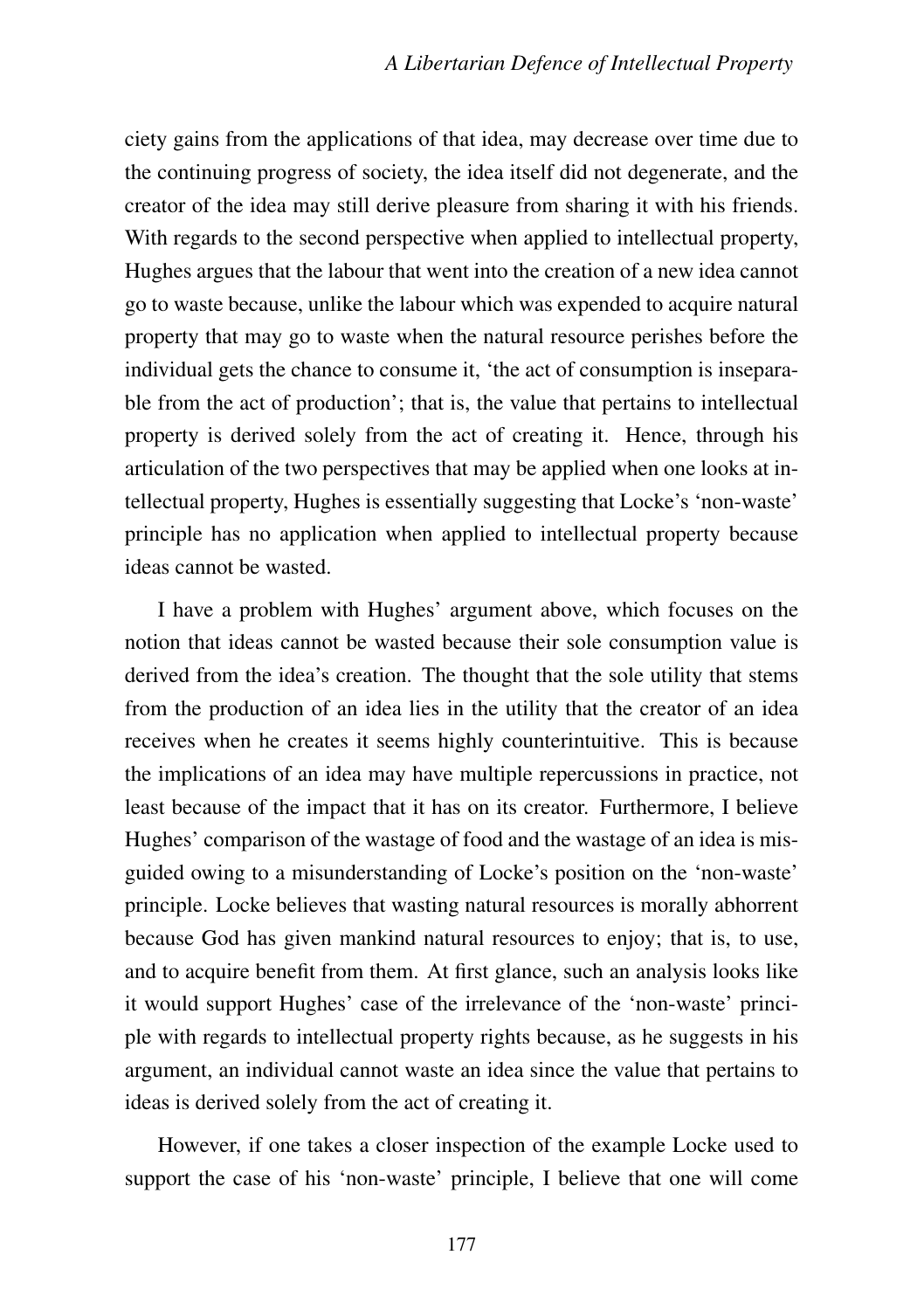to the opposite conclusion; that intellectual property rights can be wasted. Locke talks about how an individual is not allowed to gather as many acorns as he likes because he is only allowed to gather as much acorns as he can enjoy; that is, use, or benefit from. The potential of a single idea, I believe, can also be explained using an analogy of acorns; albeit viewing the acorn in terms of its seed spreading capacity, rather than as a consumable entity. The perspective would be more befitting of the potential of an idea because, if we refer back to the acorn, an acorn that is not appropriated by an individual and left to rot, would also have had the opportunity to become an oak tree; an oak tree that would give 'birth' not just to more acorns, but would also be a source of wood, shade, oxygen, and beauty, amongst other things.

Similarly, a single idea, I believe, can be thought of as an acorn with its seed spreading capacity; multiple, and perhaps infinite applications can arise from the permutation of a single idea with other ideas. As such, if a single individual is allowed to patent an idea and hoard it for himself, although his enjoyment does in a sense prevent the idea from being wasted, the idea is actually being wasted to a greater degree than expected because of the losses that society would incur due to their lack of access to it. Reinforcing my point earlier regarding the inclusion of Locke's 'non-waste' principle to Nozick's theory of entitlement, an idea can be wasted if its full potential is not achieved because an individual is hoarding it to the exclusion of others who may be able to maximise the potential of the idea, as in the case of Watt's Newcomen steam engine.

One could, however, reject the inclusion of Locke's 'non-waste' principle on the basis that is gains its moral force from the idea that it is morally abhorrent to let waste what God has provided for mankind's sustenance, and relying on religion does not seem befitting of a philosophical argument. This could also perhaps be another reason explaining why Locke's 'non-waste' principle has fallen out of favour today.

In response to the argument that Locke's 'non-waste' principle ought to be rejected on the basis that it gains its moral force from religious ideas, I suggest that an alternative way of justifying the 'non-waste' principle can be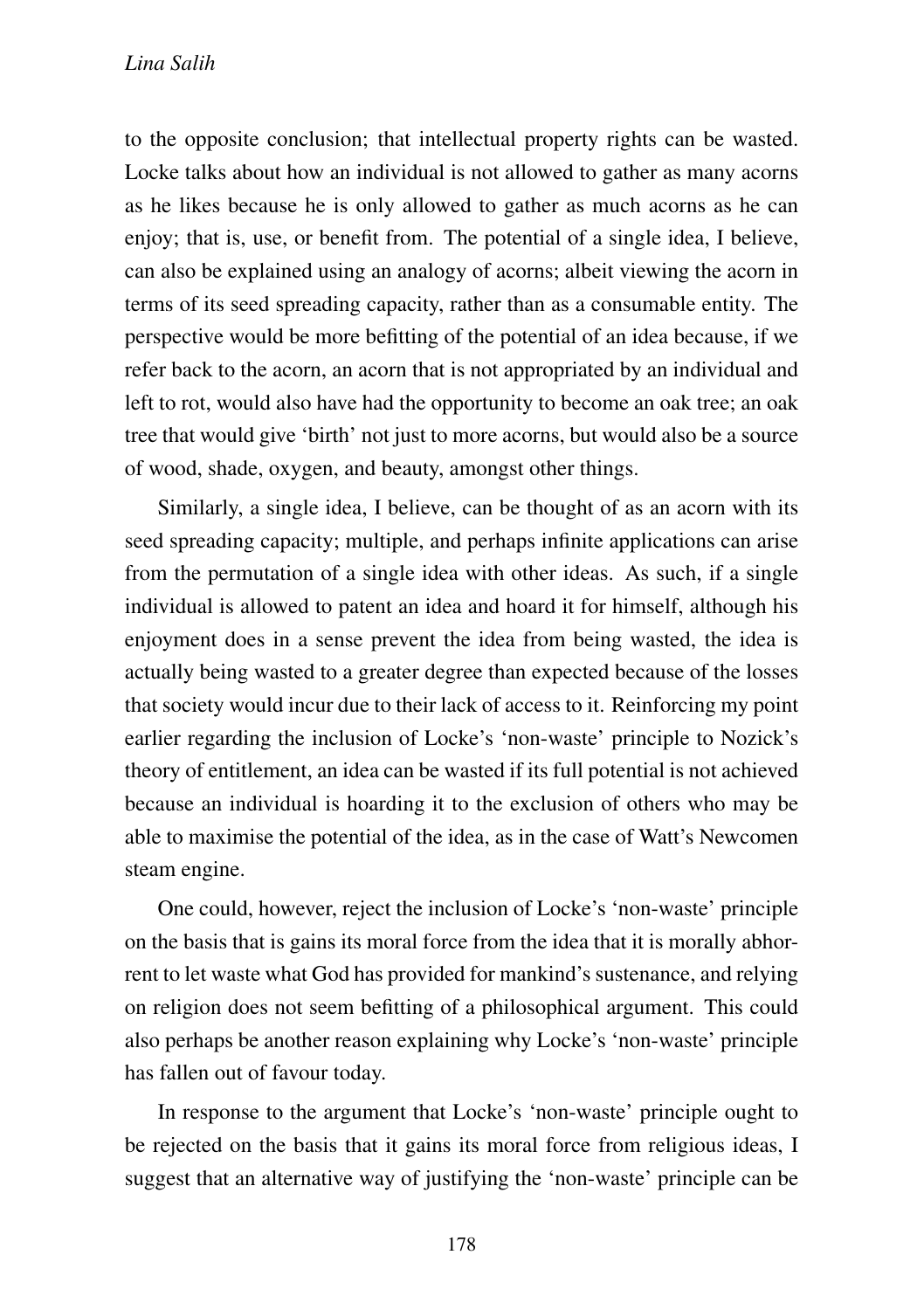conceived. Ultimately, the libertarian needs to justify how waste is illegitimate, and how the property rights owned by an individual may be overridden in extenuating circumstances. This is especially apt in the case of pharmaceutical patents, whose enforcement would result in the long term degradation of society's welfare. One can conceive, for instance, a situation where an individual's normally undeniable property rights, is overridden because of extreme circumstances. I now refer to Nozick's principle of justice in transfer, where he states the same; recall my example of an individual whose otherwise legitimate property rights in a plot of fertile land is overridden because climate change made it the only remaining arable plot of land in his community. It is clear that libertarian, even right wing libertarians like Nozick, recognise that property rights can be overridden in special situations, and I hope to have made it clear in my essay, that the hoarding of ideas through patent enforcement, constitutes such a situation.

Furthermore, considering the fact that many of the criticisms facing a libertarian defence of intellectual property can be addressed if one adopts Locke's 'non-waste' principle to Nozick's theory of entitlement, I think it is fair to say that my suggested formulation of the libertarian defence does better than the status quo; that is, Nozick's theory of entitlement taken on its own.

#### Conclusion

In conclusion, I have argued that the inclusion of Locke's 'non-waste' principle into Nozick's theory of entitlement would result in a more liberal and generous intellectual property rights regime where the 'type-token' problem and the access problem are largely resolved because the patenting of an idea would prevent other individuals from having access to the idea, resulting in their inability to improve it, thereby preventing it from achieving its maximum potential and infringing upon the 'non-waste' principle. I have also argued against the idea that ideas cannot be wasted, putting further the view that an idea is unlike food or other perishable natural resources; even though a single acorn hoarded and wasted is a single acorn, a single idea that is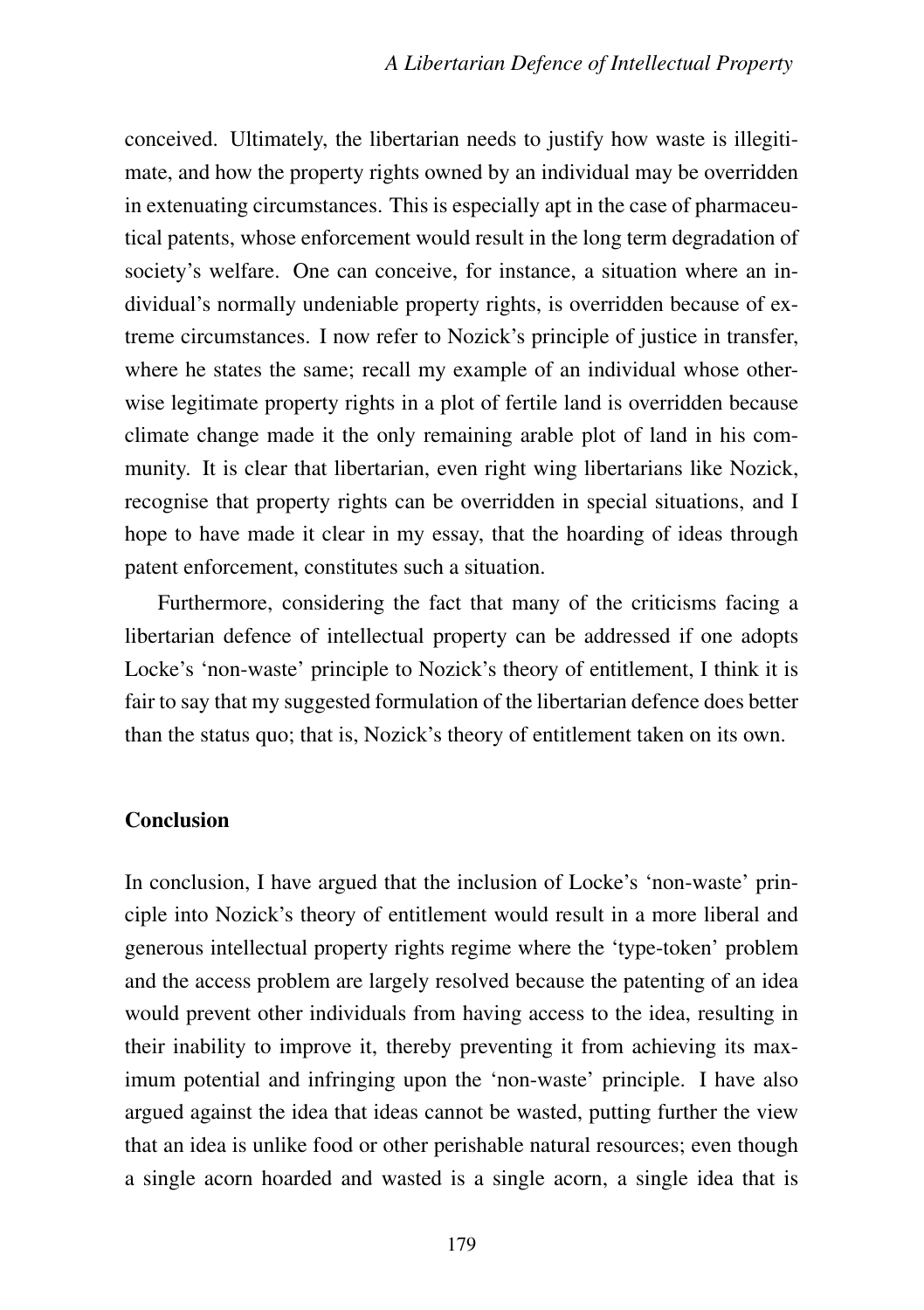hoarded, and thus wasted according to my conception of how ideas can be wasted, is not just a single idea that is wasted, but rather a whole host of other ideas that may have developed as a result of the inspiration of improvement of the original idea. Finally, I have also addressed concerns that may have stemmed from Locke's reliance on religion to justify his 'non-waste' principle, utilising that fact that even right libertarians like Nozick believe that certain circumstances call for what would otherwise be strong natural rights, to be overridden.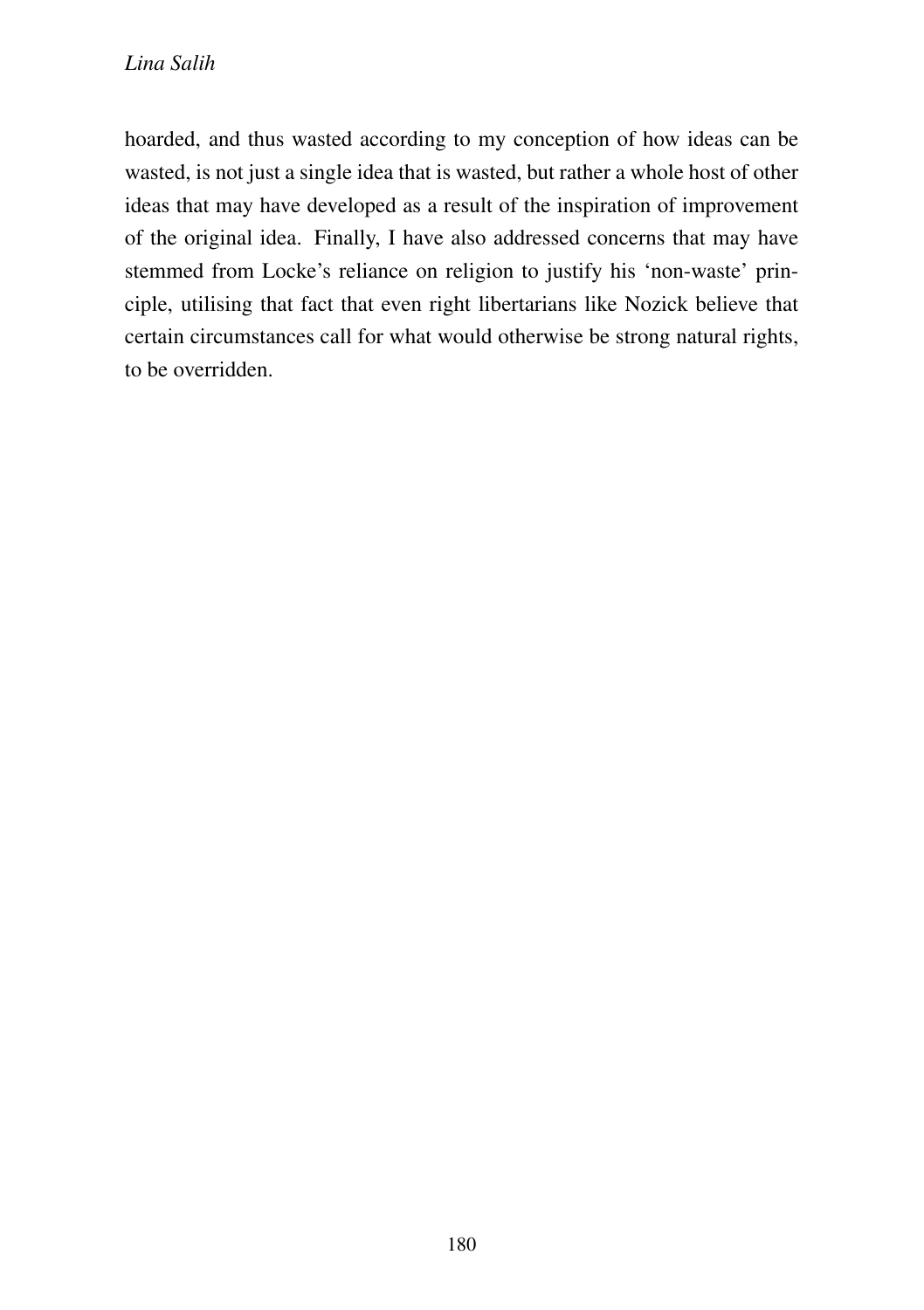#### **References**

- [1] Barnard, D. In the High Court of South Africa, Case No. 4138/98: 'The Global Politics of Access to Low-Cost AIDS Drugs in Poor Countries'. *Kennedy Institute of Ethics Journal* 12, No. 2:57-70. 2002.
- [2] Boldrin and Levine, *Against Intellectual Monopoly.* Cambridge University Press. 2008.
- [3] Breakey, H., 'Intellectual Property Rights and the Public Domain.' *The Modern Law Review Ltd. Journal.* 2010.
- [4] Galetovic A., S. Haber and R. Levine, 'Patent Holdup: Do Patent Holders Holdup Innovation?' Hoover Institution Working Group on Intellectual Property, Innovation, and Prosperity. *Stanford University Working Paper Series No. 14011*. 2014.
- [5] Heller M., 'The Tragedy of the Anti-Commons: Property in the Transition from Marx to Markets.' *Harvard Law Review* Vol. 111. 1997.
- [6] Heller M. and R. Eisenberg, 'Can Patents Deter Innovation? The Anticommons in Biomedical Research.' *Science New Series* Vol. 280. 1998.
- [7] Hughes, J., 'The Philosophy of Intellectual Property'. 77 *Georgetown Law Journal* 287. 1988.
- [8] Locke, J., *Two Treatises of Government.* New York: Cambridge University Press. 1690.
- [9] Machlup and Penrose. 'The Patent Controversy in the Nineteenth Century.' *The Journal of Economic History*. 1950.
- [10] Moore, A., *Intellectual Property and Information Control: Philosophic Foundations and Contemporary Issues*. New Brunswick: Transaction Publishers. 2001.
- [11] Nozick, R., *Anarchy, State, and Utopia.* Basic Books, Inc. 1974.